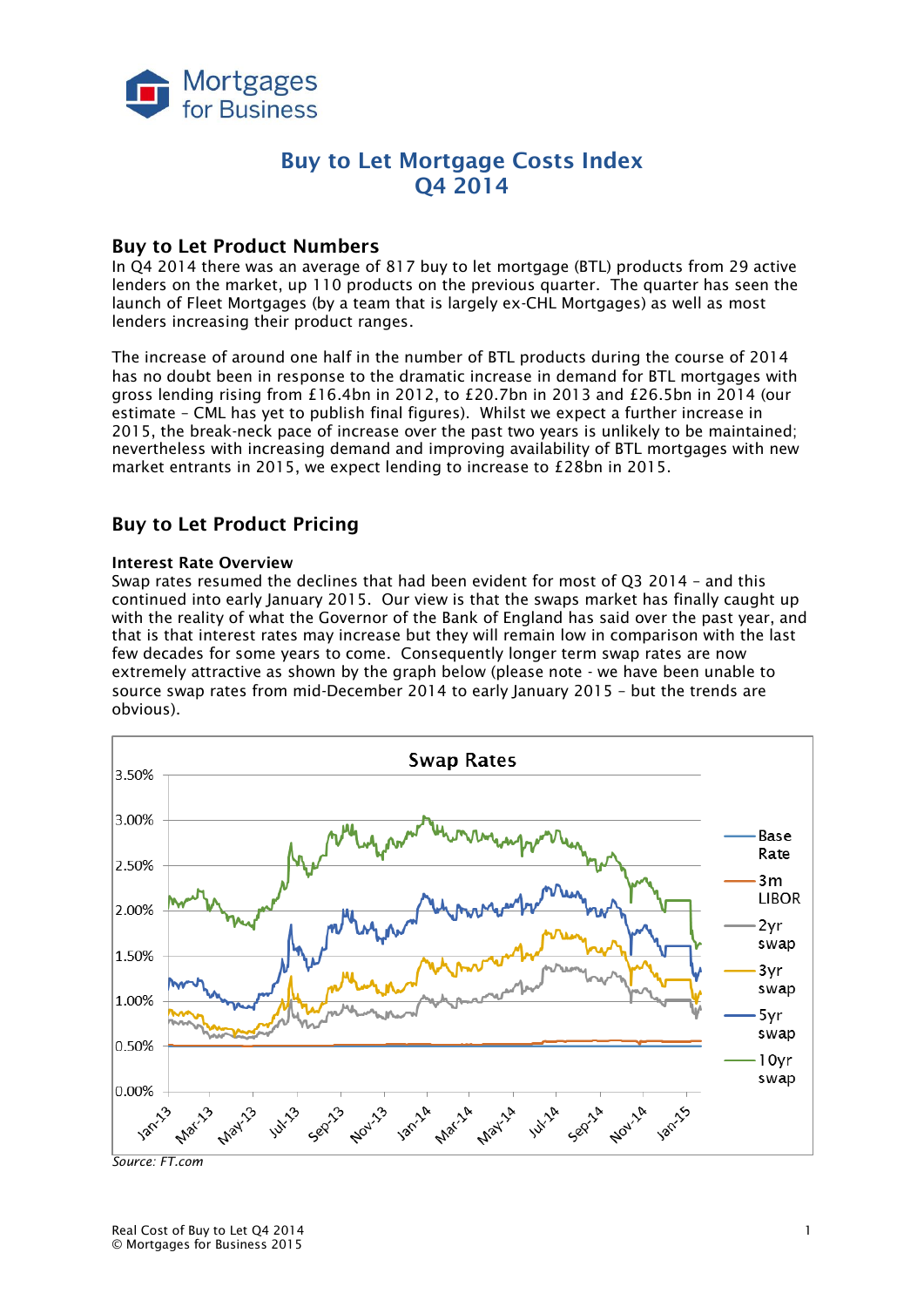

#### **Product Ranges – fixed and tracker products**

For the first time in a while it is our view that lender's products are failing to keep up with reductions in medium/long term swap rates and that the lenders have consequently been increasing their margins on fixed term buy to let mortgages. This has been particularly evident in high loan to value (LTV) products where prices have continued to hold up despite significant reductions in the underlying swap rates. This is all in marked contrast to the residential mortgage market where the Bank of England "Trends in Lending" report in October 2014 indicated that margins on 75% LTV products have been maintained but that margins on high LTV products had declined.

Despite this, low and medium LTV fixed rate mortgages represent extraordinary value for money compared with equivalent tracker products as is evident from the following table of costs (including fees):

|                   | 2 Year Products   |                 | <b>3 Year Products</b> |                 | 5 Year Products   |                 |
|-------------------|-------------------|-----------------|------------------------|-----------------|-------------------|-----------------|
| <b>LTV Band</b>   | <b>Fixed Rate</b> | <b>Trackers</b> | Fixed Rate             | <b>Trackers</b> | <b>Fixed Rate</b> | <b>Trackers</b> |
| <b>High LTV</b>   | 5.8%              | 5.8%            | 6.3%                   | 5.7%            | 6.0%              | 5.6%            |
| <b>Medium LTV</b> | 4.4%              | 4.7%            | 5.0%                   | 5.0%            | 5.0%              | 4.7%            |
| Low LTV           | 3.5%              | 4.0%            | 4.1%                   | 4.6%            | 4.2%              | 4.5%            |

Thus it is cheaper to take out low and medium LTV fixed rate mortgages than the equivalent tracker products – even though the latter will expose the borrower to the virtual certainty of interest rate rises over the life of the product! Even the high LTV products have the fixed rate products only marginally more expensive than the trackers – certainly the reduced cost of the trackers is inadequate to compensate for the likely increase in cost of trackers when rates rise.

These results confirm our belief that fixed rate products are offering far better value (in relation to money market rates) than tracker products – undoubtedly at anything below 75% I TV

#### **Conclusion**

It continues to be our opinion that fixed rate mortgages at two, three and five years are offering considerably better value than trackers.

It is unclear whether the steady increase in the cost of high LTV mortgages compared with those at 75% LTV and below is due to the lenders making a conscious decision to increase margin here due to concerns over inflating property values, or whether this is a short term "blip" that will smooth out as more lenders enter the market and competition intensifies.

### **Buy to Let Mortgage Products** Product 2014 Q2 2014 Q2 2014 Q3 2014 Q4 2014 **1 year** 1% 1% 1% 2 year **57% 52% 52% 52% 52% 52% 52% 52% 52% 3 year** 19% 17% 19% **5 year** 15% 19% 18% **Loan term**  $\begin{array}{ccc} 1 & 8\% & 1 & 9\% \\ 1 & 8 & 9\% \end{array}$

# **Buy to Let Mortgage Products by Initial Term**

The split of products sorted by their initial rate term is largely unchanged quarter-onquarter; but with a further increase in the number of five year fixed rate products and the virtual demise of the one year product which had represented 14% of the products as recently as 2011.